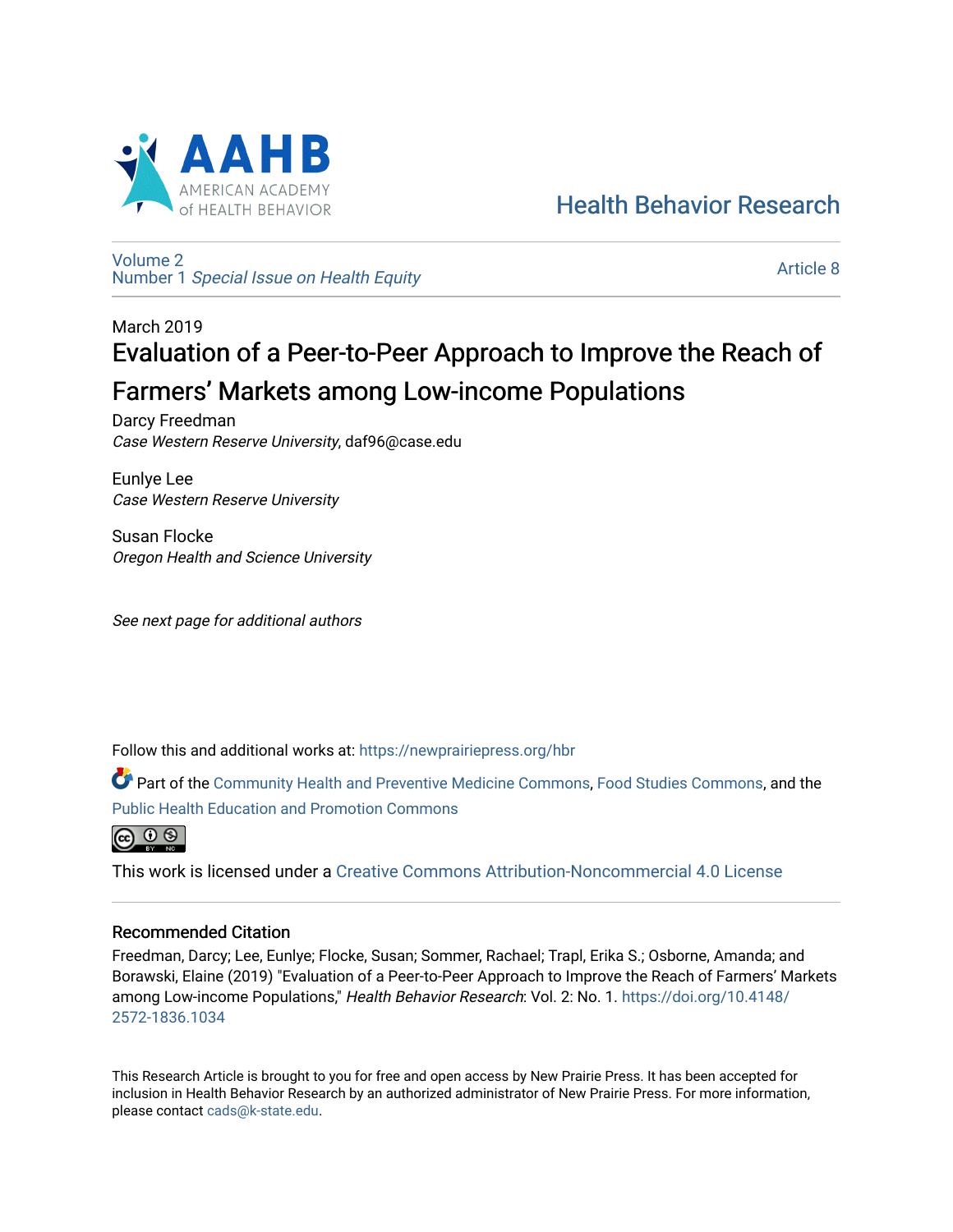## Evaluation of a Peer-to-Peer Approach to Improve the Reach of Farmers' Markets among Low-income Populations

### **Abstract**

Farmers' markets have been implemented to improve access to nutritious foods, yet use is low among people receiving Supplemental Nutrition Assistance Program (SNAP) benefits. This study's objectives were to assess the feasibility of implementing the FreshLink Ambassador intervention to promote use of farmers' markets located in high SNAP neighborhoods, describe information dissemination by Ambassadors, and evaluate intervention impact on SNAP use. The theory-based and data-driven intervention trained nine community residents as FreshLink Ambassadors in 2017; eight completed the study. Ambassadors conducted weekly outreach disseminating coupons to promote use of three intervention markets. Four comparison markets were selected to evaluate impact on SNAP use. SNAP sales from 2016 to 2017, standardized per vendor per market day open, were compared using paired and cluster-adjusted t-tests, p < .05. FreshLink Ambassadors conducted 155 outreach events reaching 1,138 people through coupon dissemination. The coupon redemption rate was 13.9%; redemption was significantly higher for people 50+ years of age, without children in the household, not currently receiving SNAP benefits, and living in the zip code with an intervention market. Intervention versus comparison markets had greater improvements in standardized SNAP sales (\$0.73 vs. \$0.44). These changes were not statistically significant but may be practically significant for farmers' market operations. Findings provide evidence that implementation of the peer-to-peer outreach approach was feasible and coupon redemption rates exceeded industry standards indicating the "product" promoted by FreshLink Ambassadors was considered advantageous. Future research is warranted to evaluate different strategies intended to promote social access to farmers' markets within a broader agenda to advance health equity.

### Keywords

Food Security; Supplemental Nutrition Assistance Program; Farmers' Market, Dissemination Science; Health Equity

### Acknowledgements/Disclaimers/Disclosures

This publication is a product of a Health Promotion and Disease Prevention Research Center supported by Cooperative Agreement Number 1U48DP005030 from the Centers for Disease Control and Prevention. The findings and conclusions in this publication are those of the authors and do not necessarily represent the official position of the Centers for Disease Control and Prevention. The Centers for Disease Control and Prevention had no role in the design, analysis or writing of this article. We are grateful to the FreshLink Partner and Investigator Team, Prevention Research Center for Healthy Neighborhoods Network of Community Advisors, the participating farmers' markets and community organizations, and the FreshLink Ambassadors for their advisement and support with this study. We thank the reviewers for their thoughtful feedback on this manuscript.

### Authors

Darcy Freedman, Eunlye Lee, Susan Flocke, Rachael Sommer, Erika S. Trapl, Amanda Osborne, and Elaine Borawski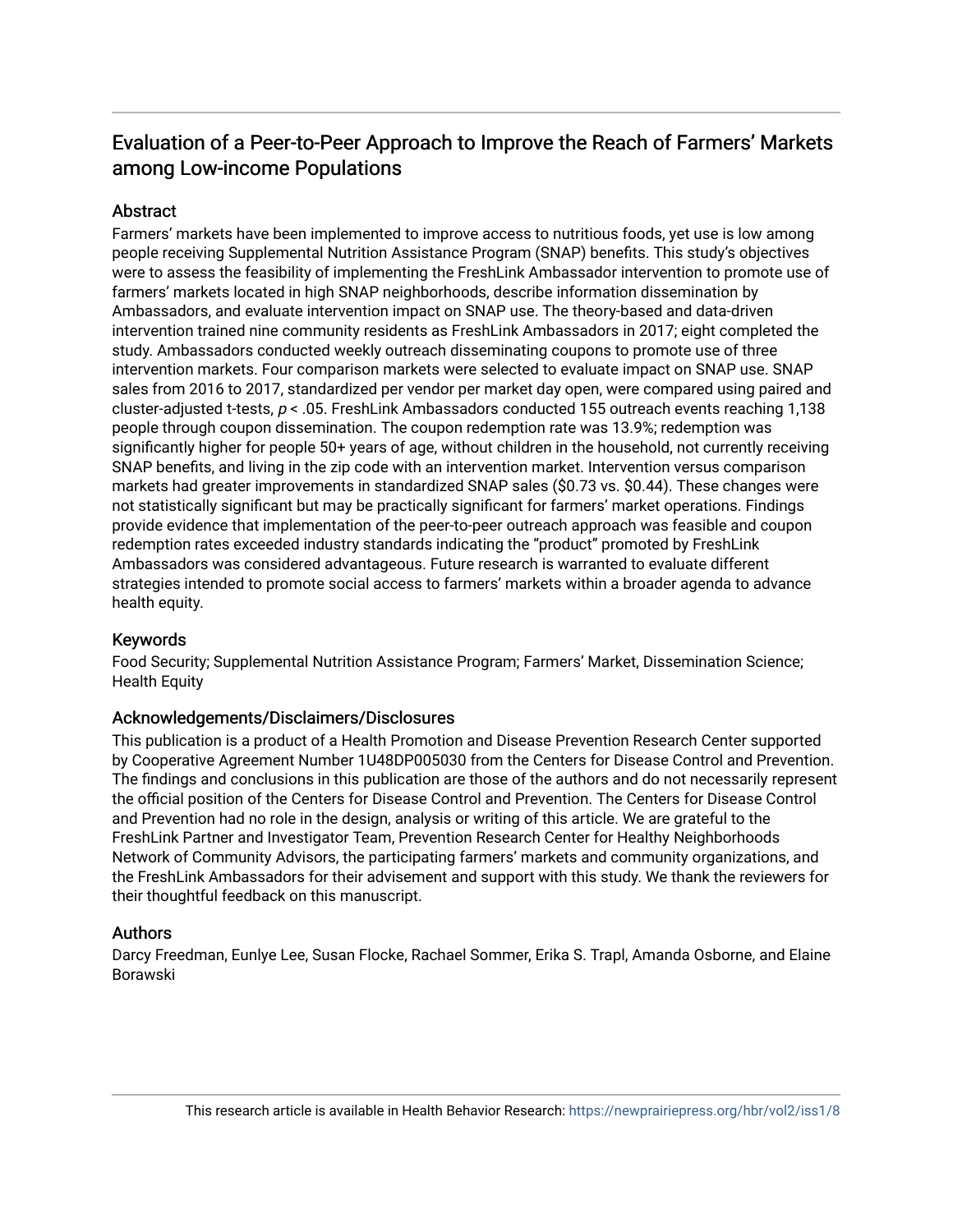#### **Evaluation of a Peer-to-peer Approach to Improve the Reach of Farmers' Markets among Low-income Populations**

**Darcy Freedman, PhD, MPH\* Eunlye Lee, PhD Susan Flocke, PhD Rachael Sommer, MSSW, LISW Erika S. Trapl, PhD Amanda Osborne, MA Elaine Borawski, PhD** 

#### **Abstract**

Farmers' markets have been implemented to improve access to nutritious foods, yet use is low among people receiving Supplemental Nutrition Assistance Program (SNAP) benefits. This study's objectives were to assess the feasibility of implementing the FreshLink Ambassador intervention to promote use of farmers' markets located in high SNAP neighborhoods, describe information dissemination by Ambassadors, and evaluate intervention impact on SNAP use. The theory-based and data-driven intervention trained nine community residents as FreshLink Ambassadors in 2017; eight completed the study. Ambassadors conducted weekly outreach disseminating coupons to promote use of three intervention markets. Four comparison markets were selected to evaluate impact on SNAP use. SNAP sales from 2016 to 2017, standardized per vendor per market day open, were compared using paired and cluster-adjusted t-tests, *p* < .05. FreshLink Ambassadors conducted 155 outreach events reaching 1,138 people through coupon dissemination. The coupon redemption rate was 13.9%; redemption was significantly higher for people 50+ years of age, without children in the household, not currently receiving SNAP benefits, and living in the zip code with an intervention market. Intervention versus comparison markets had greater improvements in standardized SNAP sales (\$0.73 vs. \$0.44). These changes were not statistically significant but may be practically significant for farmers' market operations. Findings provide evidence that implementation of the peer-to-peer outreach approach was feasible and coupon redemption rates exceeded industry standards indicating the "product" promoted by FreshLink Ambassadors was considered advantageous. Future research is warranted to evaluate different strategies intended to promote social access to farmers' markets within a broader agenda to advance health equity.

#### \*Corresponding author can be reached at: [daf96@case.edu](mailto:daf96@case.edu)

The Centers for Disease Control and Prevention (CDC) identified increasing fruit and vegetable consumption as a "winnable battle" achievable through implementation of communitylevel initiatives such as farmers' markets (FM) targeting low-income populations disproportionately burdened by diet-related health conditions (Braveman, Cubbin, Egerter, Williams, & Pamuk, 2010; Centers for Disease Control and Prevention, 2009, 2013). These interventions have the potential to make healthy choices available, affordable, and easy to access, especially in communities with a limited number of food stores selling healthy products such as fruits and vegetables (Caspi, Sorensen, Subramanian, & Kawachi, 2012). In the research context of this study, efforts have focused on locating FMs in low-income neighborhoods, providing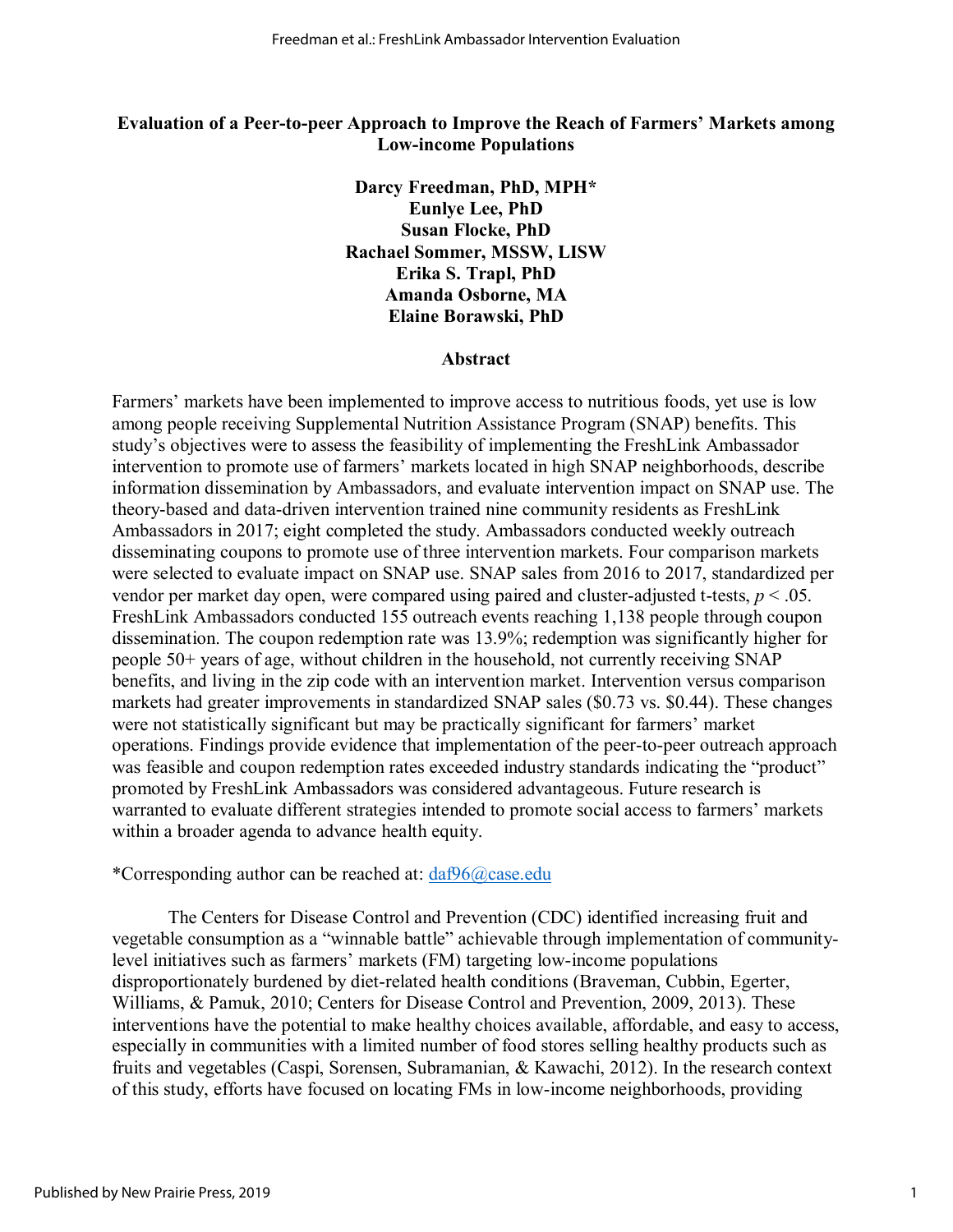financial incentives to reduce food costs, and requiring acceptance of Supplemental Nutrition Assistance Program (SNAP) benefits at FMs (Walsh, Taggart, Freedman, Trapl, & Borawski, 2015). These efforts are in response to the call to make healthy foods more available, affordable, and easy to access.

Recent evidence, however, suggests these efforts are not sufficient to increase the reach of FMs among people receiving SNAP benefits because they do not tap into social aspects of food shopping routines (Freedman, Blake, & Liese, 2013). A systematic review of factors influencing FM use found the social benefits of FMs such as camaraderie are less commonly endorsed in studies including low-income populations (Freedman et al., 2016). Other evidence suggests food shopping is a social experience motivated by opportunities for interaction (Cannuscio, Hillier, Karpyn, & Glanz, 2014; Monteban et al., 2018).

Peer-to-peer outreach is one approach to promote social access to FMs. This approach taps into the credibility and normative power of peers, empowers residents to organize and implement change, and allows for diffusion of information between peers who offer a favorable evaluation of the innovation (Hays, Rebchook, & Kegeles, 2003; Kegeles, Hays, & Coates, 1996; Li, Weeks, Borgatti, Clair, & Dickson-Gomez, 2012). In this research, a peer-to-peer dissemination approach was adapted to promote social access to FMs through the development and implementation of the FreshLink Ambassador intervention.

Informal referral networks are persuasive strategies for disseminating health behavior interventions, particularly among hard-to-reach populations. This active dissemination strategy facilitates the spread of an innovation (e.g., use of a FM) through centralized channels and networks by engaging people who influence attitudes, beliefs, norms, motivations, and behaviors of others (Valente & Pumpuang, 2007; Yuan et al., 2010). This strategy has been used with success in a variety of areas (e.g., tobacco, mammography, HIV, clinical practice) (Earp et al., 2002; Kelly et al., 1991; Lomas et al., 1991). However, peer-to-peer outreach approaches have not been systematically evaluated as a strategy to promote the use of FMs among low-income populations. Marketing and outreach strategies, in general, are understudied topics within FM implementation (Freedman et al., 2016).

Similar to other peer-to-peer outreach interventions, the FreshLink Ambassador intervention was informed by existing theories (Table 1). First, the intervention was based on diffusion theory, which avows that when peers adopt a behavioral innovation (e.g., FM use), others in their social networks will perceive the change as desirable and beneficial, and likewise adopt more rapidly (Rogers, 2003). Second, the FreshLink Ambassador intervention was informed by social capital theory, which suggests social networks (i.e., connections among people) are effective vehicles for transmitting information and influence, with that effectiveness being moderated by the social credentials of the messenger (i.e., FreshLink Ambassador) and reinforced through recognition that serves as a motivator for further dissemination (Lin, 2001). Qualitative social network analysis informing the FreshLink Ambassador intervention found that food shopping among people receiving SNAP benefits was a social experience, yet few social connections were identified with FMs versus higher levels of connectedness to other food stores such as convenience stores (Monteban et al., 2018).

Third, FreshLink was informed by principles of community engagement, which draws attention to the importance of indigenous models of change (Minkler & Wallerstein, 2003). These principles underpin peer-to-peer models. Finally, FreshLink was informed by social marketing theory, which highlights heterogeneity within targeted audiences such as people receiving SNAP benefits, thereby promoting the need for tailored messages for different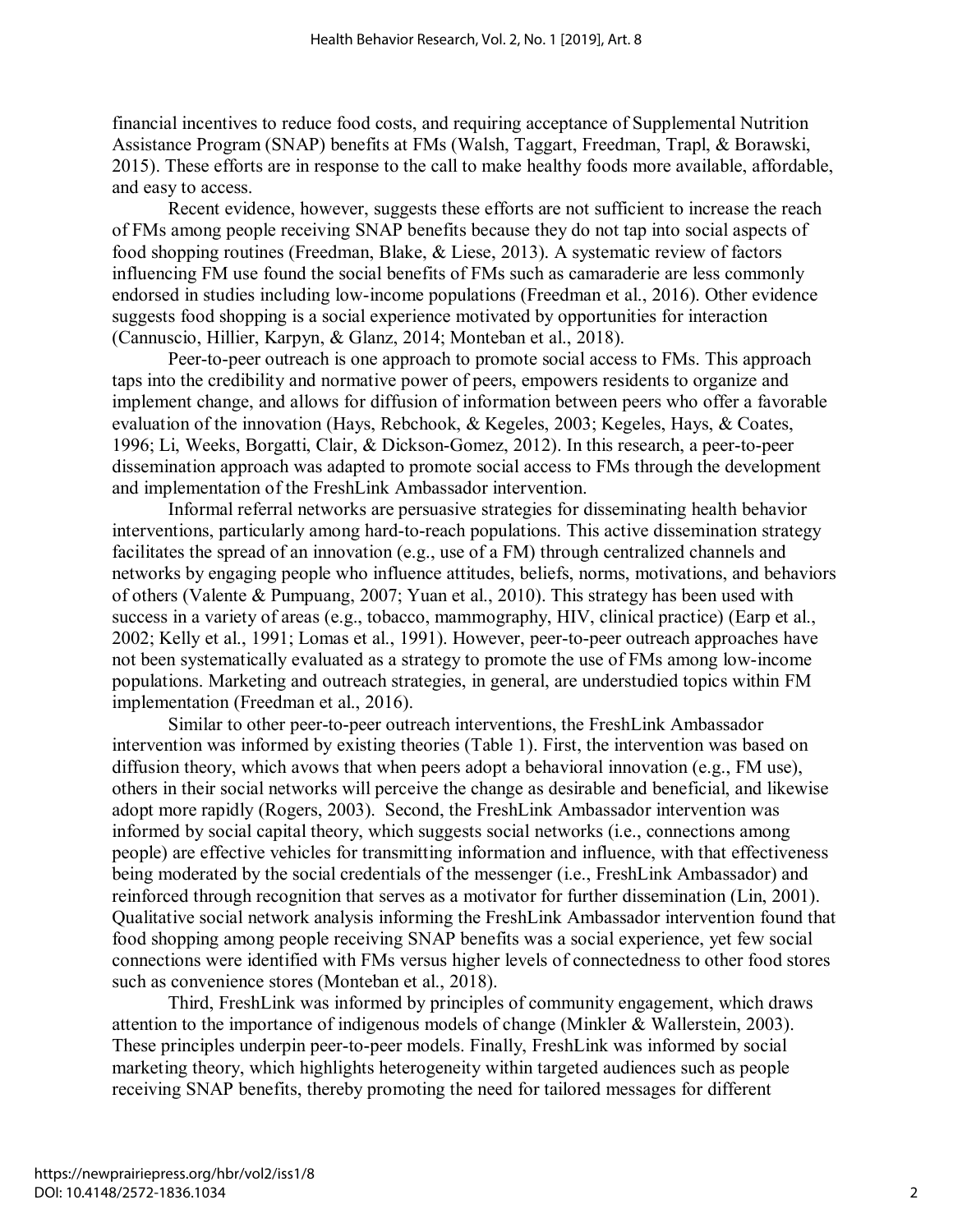| Core elements of the FreshLink Ambassador intervention based on concepts from existing theory. |  |  |
|------------------------------------------------------------------------------------------------|--|--|
|                                                                                                |  |  |

| <b>4 Ps of Social</b><br>Marketing $+1$                                                                                                                                                                                                                                                                                                            | <b>Operationalization of "4 Ps" for</b><br><b>FreshLink Ambassador Intervention</b>                                                | <b>Relation to Concepts</b><br>from Existing Theory                                                      | <b>Example Intervention</b><br><b>Activities</b>                                 |  |  |  |
|----------------------------------------------------------------------------------------------------------------------------------------------------------------------------------------------------------------------------------------------------------------------------------------------------------------------------------------------------|------------------------------------------------------------------------------------------------------------------------------------|----------------------------------------------------------------------------------------------------------|----------------------------------------------------------------------------------|--|--|--|
| Product                                                                                                                                                                                                                                                                                                                                            | For what problem is a farmers' market a<br>solution?                                                                               | Compatibility (DT)                                                                                       | Active listening,<br>motivational interviewing                                   |  |  |  |
| Price                                                                                                                                                                                                                                                                                                                                              | What sacrifices or costs are people willing to<br>exchange for the potential benefits?                                             | Relative Advantage<br>(DT)                                                                               | Tailored message creation                                                        |  |  |  |
| Place<br>$(+$ People) <sup>a</sup>                                                                                                                                                                                                                                                                                                                 | Who are the people and organizations that are<br>trusted and credible to share information to<br>support change?                   | Social influence (SC),<br>Social credentials<br>(SC), Social<br>connectedness (SC),<br>Trialability (DT) | Outreach at key trusted<br>spaces, Presence at<br>farmers' market                |  |  |  |
| Promotion                                                                                                                                                                                                                                                                                                                                          | What are communication objectives, how are<br>these effectively conveyed, and what<br>communication channels are most appropriate? | Exchange theory (SM),<br>Audience segmentation<br>(SM), Trialability (DT)                                | Role play, Observation,<br>Co-Learning, Symbolic<br>Cues, New Customer<br>Coupon |  |  |  |
| <i>Note.</i> DT = diffusion theory; $SC = social$ capital theory; $SM = social$ marketing theory.<br><sup>a</sup> The 4 Ps of Social Marketing focus on product, price, place, and promotion. The FreshLink Ambassador intervention added<br>"people" as an additional aspect related to building trust and credibility of public health messages. |                                                                                                                                    |                                                                                                          |                                                                                  |  |  |  |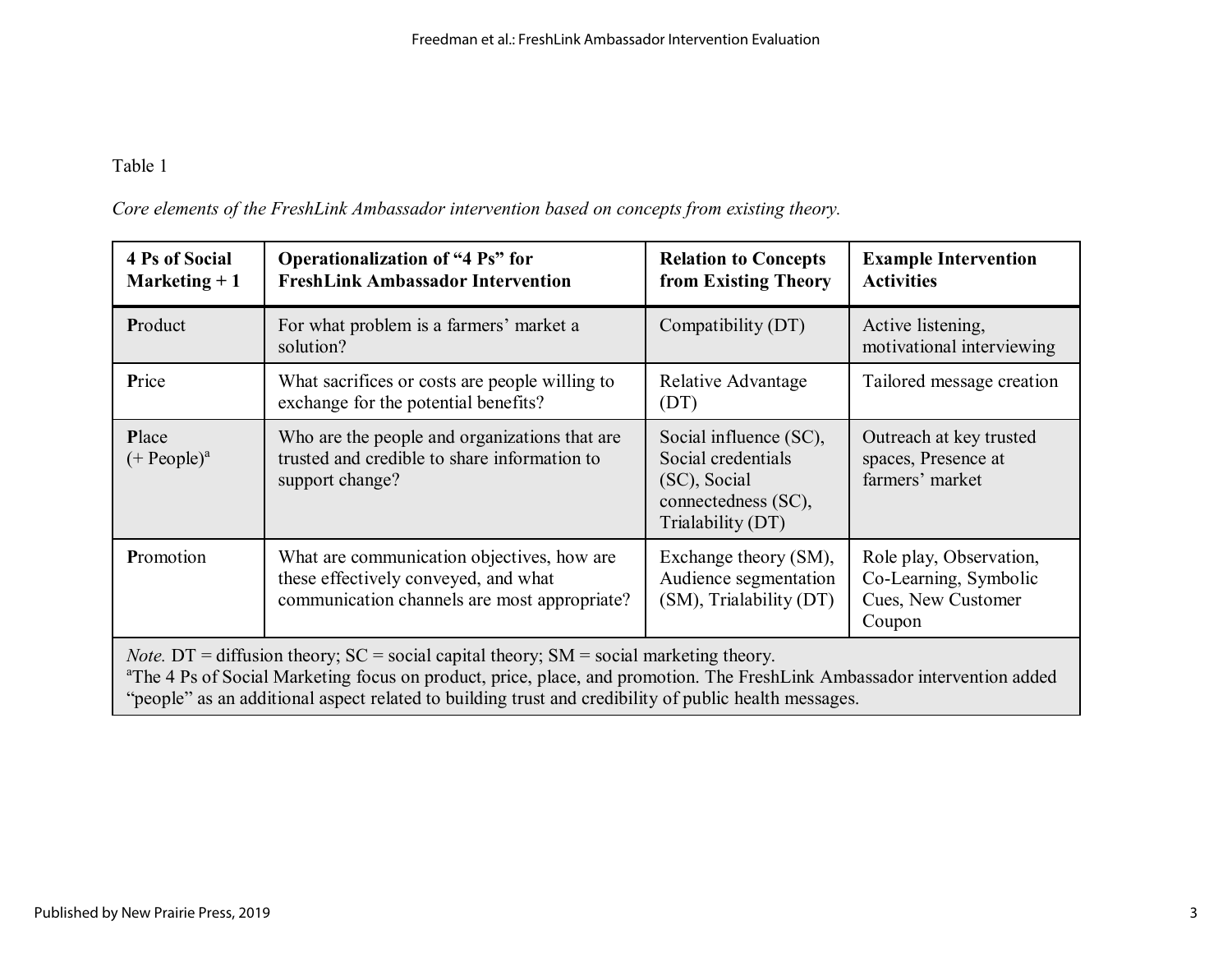segments of the population. In other words, peer-to-peer outreach will require the use of different strategies to reach, for instance, people who have never been to a FM versus those who currently use FMs. Furthermore, social marketing theory draws attention to the "four P's" related to product, price, place, and promotion that influence decision making for adopting a new health behavior (Lefebvre & Flora, 1988). Preliminary research informing the FreshLink Ambassador intervention found segmentation among people receiving SNAP benefits related to barriers and facilitators to integrating FM use into food shopping routines (Freedman et al., 2018; Monteban et al., 2018).

The FreshLink Ambassador intervention sought to translate lessons from other peer-topeer dissemination approaches with the goal of increasing the reach of FMs among people receiving SNAP benefits. In this analysis, the objectives were to (1) assess the feasibility of implementing the FreshLink Ambassador intervention, (2) describe who received the information about FMs disseminated by FreshLink Ambassadors, and (3) evaluate the impact of the intervention on SNAP use at FMs before and after intervention implementation.

#### **Methods**

#### **Study Design and Context**

This study occurred in Cleveland, Ohio, USA using a quasi-experimental design involving three intervention FMs that each received a team of three trained FreshLink Ambassadors and four comparison FMs without Ambassadors. Eight FMs met eligibility criteria including: located in or adjacent to a census tract with > 30% of the households receiving SNAP benefits, accepted SNAP benefits, offered a healthy food financial incentive program, and collected FM sales data using a standardized platform to allow for comparison over time. Given variability in organizational structures, three FM types were targeted: community-based, business district, and farm stand. FMs from each FM type were randomly selected to serve as an intervention site and the remainder were comparison sites. There was heterogeneity among the participating FMs related to type, years open, average number of days open per week, and average number of vendors per market day (Table 2).

#### **FreshLink Ambassador Intervention**

Development of the FreshLink Ambassador intervention was guided by theoretical and empirical evidence deliberated and synthesized by a community-academic research partnership within the Prevention Research Center for Healthy Neighborhoods at Case Western Reserve University. A multicomponent framework of nutritious food access underpinned the intervention by drawing attention to the importance of social access to healthy food retailers (Freedman et al., 2013). Within the context of this research, economic and spatial-temporal barriers to FM use were already being addressed through implementation of financial incentive programs and strategic location of markets in high SNAP neighborhoods (Walsh et al., 2015). However, there was not a systematic approach to address social access to FMs among low-income customers.

As described in the introduction, development of the FreshLink Ambassador intervention was theory-based and data-driven. The intervention approach was informed by diffusion theory (Rogers, 2003), social capital theory (Lin, 2001) and social marketing theory (Lefebvre & Flora, 1988) and was based on principles of community engagement (Minkler & Wallerstein, 2003).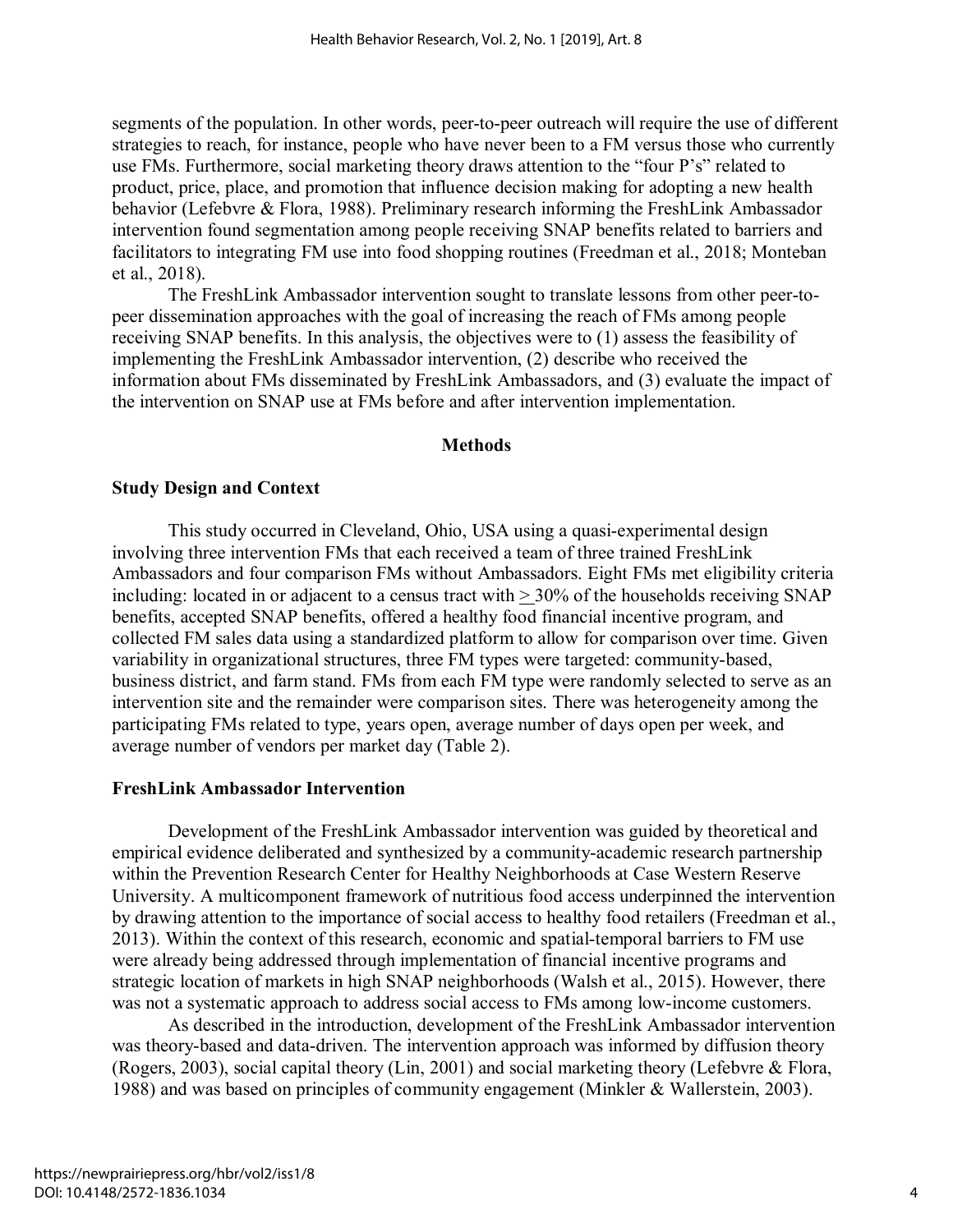*Characteristics of intervention and comparison farmers' market sites for the FreshLink Ambassador intervention, 2016 and 2017*

|              |                          |                              |                                                      |      | Average Number of Vendors<br>per Market Day |                            |                |
|--------------|--------------------------|------------------------------|------------------------------------------------------|------|---------------------------------------------|----------------------------|----------------|
| Market       | Market Type              | Year<br><i><b>Opened</b></i> | Average Number of Days<br>Open per Week <sup>a</sup> | 2016 | 2017                                        | Year to Year<br>Difference | $P-value$      |
| Intervention |                          |                              |                                                      |      |                                             |                            |                |
| $A_i$        | Community-based          | 2011                         | 1.0                                                  | 8.4  | 6.5                                         | $-1.9$                     | < .001         |
| $B_i$        | Farm Stand               | 2014                         | 2.9                                                  | 1.0  | 1.0                                         | 0.0                        | $\blacksquare$ |
| $C_i$        | <b>Business District</b> | 2013                         | 0.9                                                  | 15.9 | 19.1                                        | 3.2                        | < 0.001        |
| Comparison   |                          |                              |                                                      |      |                                             |                            |                |
| $D_c$        | Community-based          | 1995                         | 1.0                                                  | 68.6 | 65.6                                        | $-3.0$                     | .07            |
| $E_c$        | Community-based          | 1932                         | 2.0                                                  | 13.7 | 12.0                                        | $-1.7$                     | < 0.001        |
| $F_c$        | <b>Business District</b> | 2008                         | 1.0                                                  | 23.3 | 32.1                                        | 8.8                        | < .001         |
| $G_c$        | <b>Business District</b> | 2013                         | 0.8                                                  | 11.3 | 8.3                                         | $-3.0$                     | .02            |

<sup>a</sup>Average number of days open per week during 18 week intervention timeframe

i Intervention farmers' market

c Comparison farmers' market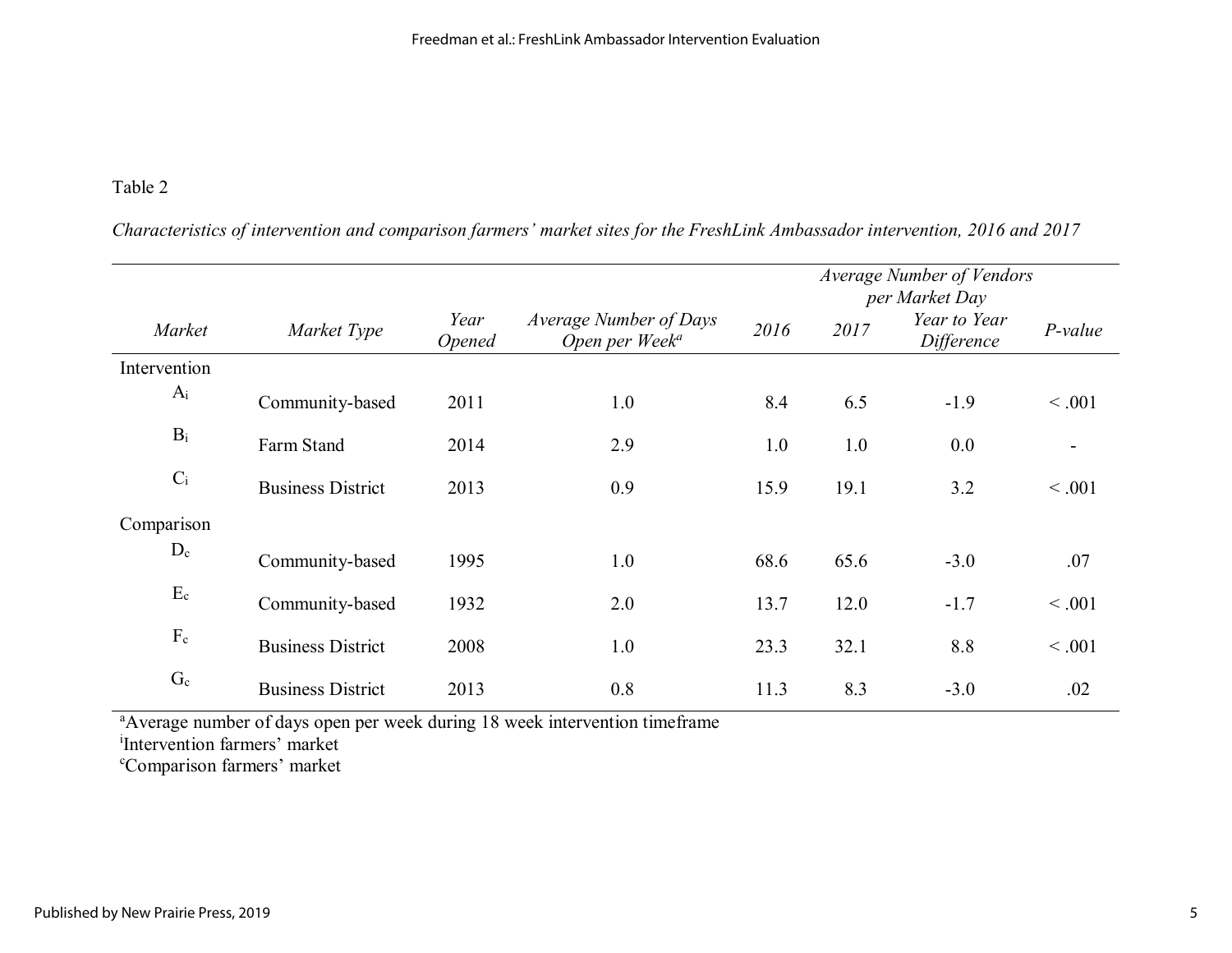Table 1 highlights how these theories guided intervention development. For instance, FreshLink Ambassadors were trained in strategies to promote active listening and motivational interviewing to facilitate dialogue about the compatibility of a FM within existing food shopping routines. The intervention was informed by findings from other peer-to-peer outreach studies (Hays et al., 2003; Kegeles et al., 1996; Li et al., 2012). Findings from two formative studies and a pilot study aimed at describing segmentation within an urban SNAP population in terms of the main outcome behavior (i.e., SNAP use at FMs) and the role of social connections as a diffusion mechanism for influencing decision making about food procurement also informed the intervention approach (Freedman, Flocke, et al., 2017; Freedman et al., 2018; Monteban et al., 2018). Ultimately, the FreshLink Ambassador intervention had a goal to increase FM use among people receiving SNAP benefits through efforts to promote social access to FMs.

The intervention employed an experiential, team-based, and community-engaged approach to train community residents to become FreshLink Ambassadors. The training included 10 sessions (2 hours each) followed by three months (June-August 2017) of active outreach. Training sessions focused on increasing awareness of FMs and healthy food incentive programming and logistics, developing skills to create tailored conversations about the benefits of FMs, planning and implementing outreach events, and inviting people to a FM. The intervention manual is available upon request.

Active outreach included three types of events organized within one mile of the three intervention FMs with the goal of raising awareness about and building social connectedness to these markets. One-on-one events were conversations organized by FreshLink Ambassadors in their own environment mobilizing stronger social network ties to neighbors, family, or friends. Social service outreach included weekly information booths at three government agencies where social service benefits such as SNAP were administered. Community events were organized by research staff and assigned to FreshLink Ambassadors who coordinated small and large group activities in spaces where residents congregated such as food pantries, libraries, recreation centers, and school events. At all events, FreshLink Ambassadors were encouraged to facilitate meaningful conversations and information exchange about FMs and offered interested individuals a new customer coupon worth \$5 to trial one of the three intervention FMs. Each Ambassador could provide one coupon per person or one per household. The coupons expired on September 30, 2017, one month after active outreach concluded. FreshLink Ambassadors were also trained in human subjects research given their role in data collection related to intervention evaluation.

Recruitment of FreshLink Ambassadors occurred through fliers, newsletters, and informational meetings in the targeted neighborhoods supported by the study's community advisory board and partners. FreshLink Ambassador selection was based on applicant knowledge of and connections within the targeted neighborhoods, experience in community outreach and community-based initiatives, and ability to work with diverse groups. Ambassadors were paid for their time (about 4 hours per week for 16 weeks) with a monthly stipend for a total of \$900 per Ambassador. Additionally, Ambassadors received stipends during each month of outreach for a total of \$130 to buy fruits and vegetables at the three intervention FMs. These funds promoted integration of FMs by the Ambassadors who could then report first-hand experience with foods purchased.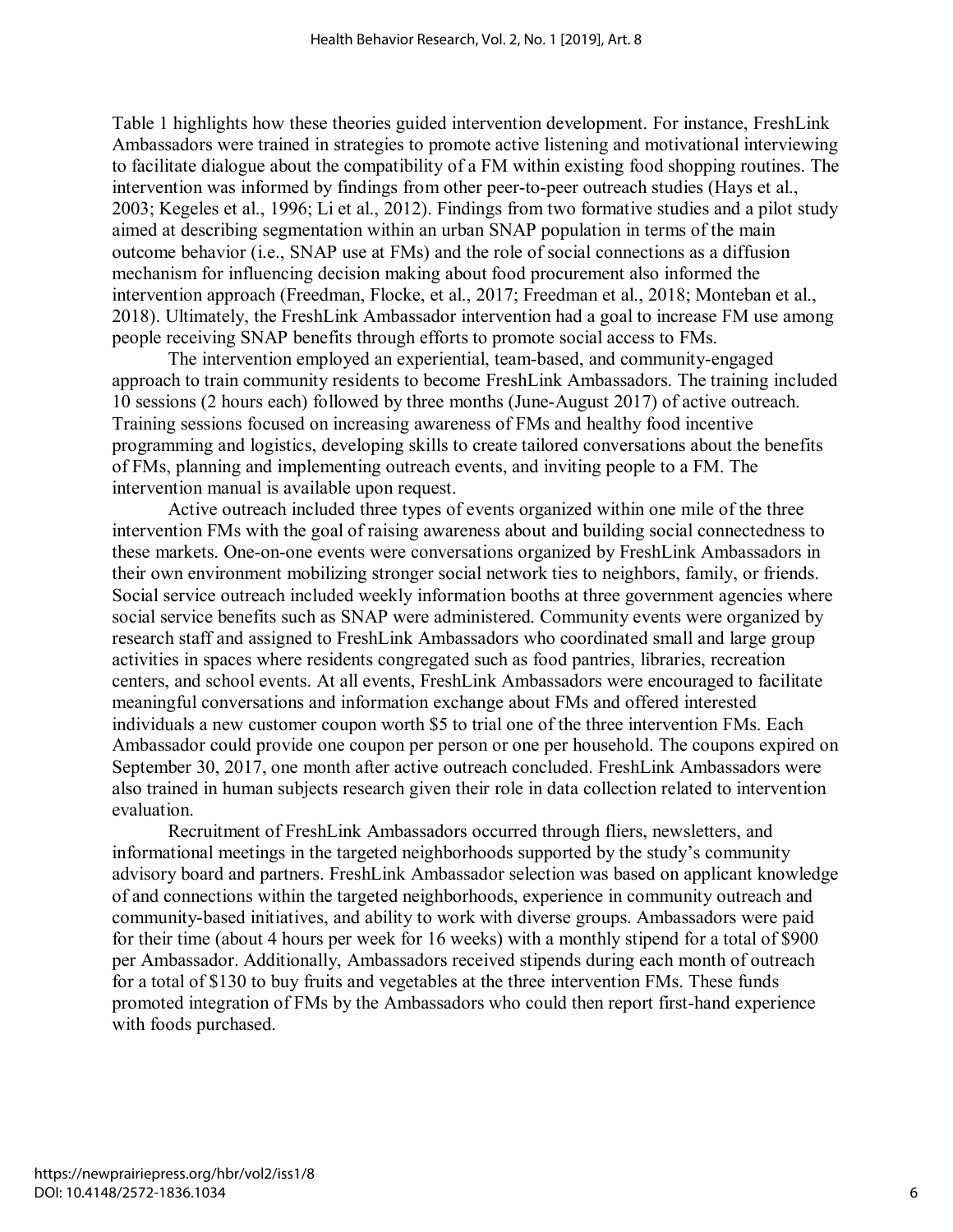#### **Data Collection**

The study protocol was approved by the Case Western Reserve University Institutional Review Board. To assess feasibility of the intervention, we evaluated recruitment and retention of the FreshLink Ambassadors and conducted surveys after the 10 training sessions to assess effectiveness. The surveys included 10 closed-ended items about the session overall and 2-3 items about the objectives for the specific session, which were scored on a 5-point Likert scale (1  $=$  strongly disagree,  $5 =$  strongly agree). Example items included: "The objectives for the session were clearly stated," and "Everyone was encouraged to actively participate." One survey was conducted at the end of the training to capture overall satisfaction scored on a 5-point Likert scale  $(1 =$  strongly disagree,  $5 =$  strongly agree) and level of preparedness to conduct outreach as a FreshLink Ambassador on a 10-point scale  $(1 = not at all prepared, 10 = Extremely prepared)$ . All evaluations included three open-ended questions to gather qualitative feedback. Additionally, we examined changes over time in the implementation context by documenting the number of market days open and the size of each market day, which was captured by extracting data about the number of vendors at each market day from a standardized system for recording FM sales data (Freedman, Hunt, Merritt, Shon, & Pike, 2017).

Outreach was recorded in two ways, which were used to describe who received the information disseminated by FreshLink Ambassadors. First, upon receipt of the new customer coupon, a brief survey was used to collect information about the recipient's race, sex, SNAP status, presence of children in the household, and prior experience with FMs. All coupons had an ID that linked the coupon to a FreshLink Ambassador and an outreach event. Second, information about each outreach event was recorded including date, time, location, type, and activities; and a unique event ID was given to each event.

The main outcome for evaluating the impact of the intervention on SNAP benefit use at FMs was the number of SNAP transactions and the dollars of SNAP benefits spent at the study sites before (2016) and during (2017) implementation of the FreshLink Ambassador intervention. Data are focused on 18 weeks from June-September in 2016 and 2017. All market sales data were extracted from a standardized system for recording FM sales data (Freedman, Hunt, et al., 2017).

#### **Analysis**

To achieve the first two study objectives, summary statistics were examined to describe recruitment and retention of FreshLink Ambassadors and training evaluations as well as characteristics of FM study sites, outreach by the FreshLink Ambassadors, and people reached through coupon dissemination. Chi-square tests were conducted to assess if demographic characteristics of people reached by the FreshLink Ambassadors were significantly associated with coupon status (distribution vs. redemption). To achieve the third study objective, paired ttests were conducted to assess intervention effectiveness by comparing mean differences between each FM site related to the number of SNAP transactions and dollars of SNAP sales from June-September in 2016 and 2017. Cluster-adjusted t-tests were also conducted to examine mean differences between intervention and comparison sites after adjusting for clustering within each FM. Given variability in market types, the dollars of SNAP sales and number of SNAP transactions were standardized to account for the number of days open per week and number of vendors per week. Standardized change scores for SNAP sales and transactions between 2016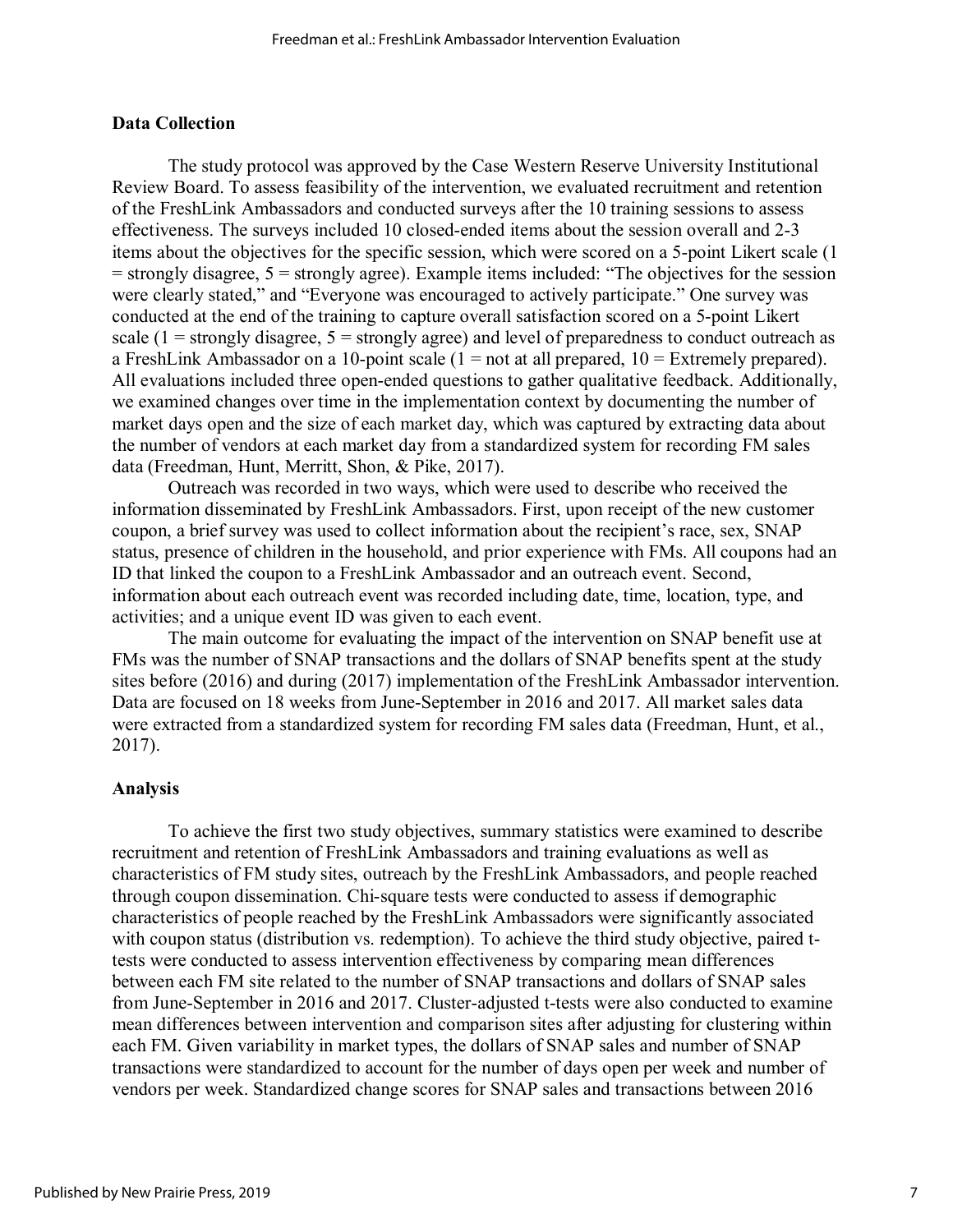and 2017 were calculated and used for the between-group comparisons. Analyses were conducted in SPSS (v.24) or STATA (v.15). Statistical significance was determined at  $p < .05$ .

#### **Results**

#### **Feasibility of FreshLink Ambassador Implementation**

The goal was to recruit nine residents (three per intervention FM) to become FreshLink Ambassadors. A total of 13 people applied, 12 interviewed, and 9 were offered and accepted the position. One Ambassador did not complete the entire study due to extenuating circumstances. Overall, evaluations of the 10-session trainings indicated participants were satisfied. The highest overall mean score was for Session 9 (4.9 out of 5.0), which involved a dinner and team building activity with both the FreshLink Ambassadors and the farmers' market managers. Session 3, which was focused on developing ground rules and providing an overview on farmers' markets and the local healthy food incentive program, had the lowest overall mean evaluation score (4.1 out of 5.0). Although this was a relatively high score indicating overall satisfaction, participants reported they were least satisfied during this session with time management. At the end of the training, the mean overall satisfaction with the training was high (4.8 out of 5.0) and participants reported an average score of 8.8 on a scale from 1-10 in terms of how prepared they felt to do outreach as a FreshLink Ambassador.

Four FMs were selected to achieve the goal of three intervention sites; one site declined participation indicating an organizational adoption rate of 75%. Table 2 provides a summary of the intervention (Markets  $A_i$ ,  $B_i$ ,  $C_i$ ) and comparison (Markets  $D_c$ ,  $E_c$ ,  $F_c$ ,  $G_c$ ) FMs. Three markets  $(A_i, D_c, E_c)$  were community-based (e.g., in a park), three  $(C_i, F_c, G_c)$  were in a business district (e.g., at a hospital, public square), and one  $(B<sub>i</sub>)$  was a farm stand located on an urban farm. A comparison farm stand was originally selected for inclusion, however, due to changes in market management processes, SNAP sales data were not uniformly recorded for the comparison farm stand. Thus, the comparison farm stand was excluded from this analysis.

During the 18-week study timeframe (June–September), three markets  $(A_i, D_c, F_c)$ operated one day per week for the entire timeframe and two  $(B_i, E_c)$  operated more than one day per week. Two markets were open for less than 18 weeks, resulting in an average number of days open per week of 0.9 and 0.8 ( $C_i$  and  $G_c$ , respectively). However, there were no within market changes from 2016 to 2017 in terms of the number of days open during the 18-week timeframe. Independent of the FreshLink Ambassador intervention, five of the markets had statistically significant changes in the average number of vendors per market day from 2016 to 2017 with three  $(A_i, E_c, G_c)$  decreasing and two  $(C_i, F_c)$  increasing. Overall, the average number of vendors per market week ranged from one (i.e., farm stand) to 68.6.

#### **Information Dissemination by FreshLink Ambassadors**

The FreshLink Ambassadors conducted 155 outreach events from June-August 2017 distributing 1,138 new customer coupons (Figure 1). The 98 one-on-one events resulted in distribution of 98 new customer coupons, which represented the most common outreach approach. The greatest volume of coupons  $(n = 630)$ , however, were distributed at the 28 community events. In total, 158 coupons were redeemed at an intervention FM resulting in an overall redemption rate of 13.9%. Coupons given out at one-on-one events were the most likely to be used with a redemption rate of 22.4% while 6.8% of the coupons given out at social service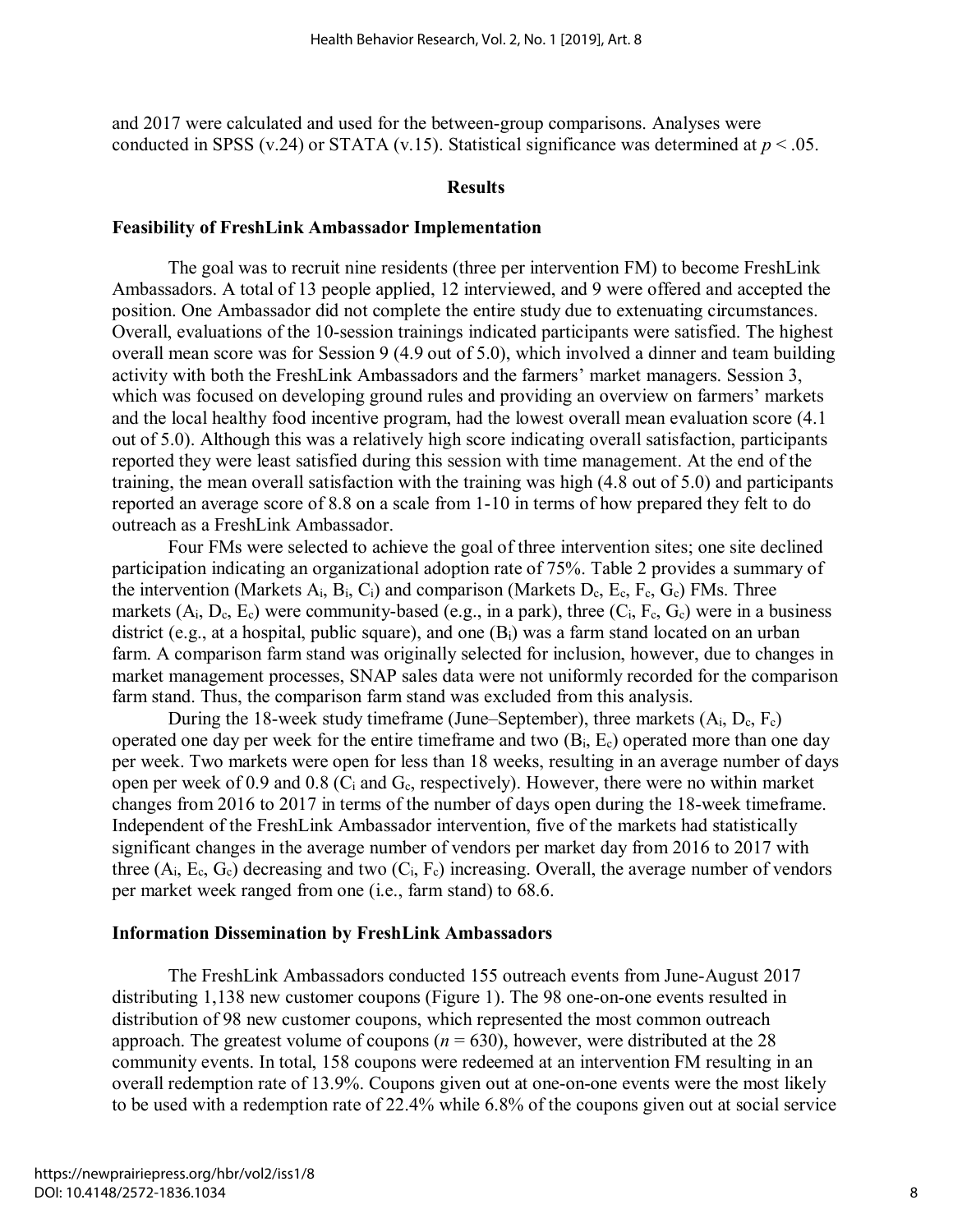sites were redeemed. Of the 158 redeemed coupons, about two-thirds came from individuals reached by FreshLink Ambassadors at community events. Thus, while one-on-one events yielded greater redemption rates, community events ultimately reached more individuals. There was a gradient effect between number of coupons distributed near each intervention FM and coupons redeemed at the corresponding market. The most coupons  $(n = 523)$  were distributed by Ambassadors near Market  $B_i$  and this market had the highest number of coupons redeemed ( $n =$ 68). Market Bi reported the greatest year-to-year difference in standardized SNAP sales (\$1.36 increase in sales per vendor per market day open), which was practically though not statistically significant.

Table 3 summarizes the characteristics of people reached by the FreshLink Ambassadors through receipt of the new customer coupon. Most reached were female (80.3%), black (59.5%), and received SNAP benefits (59.7%). Just under half (45.4%) of the coupons disseminated were to people who had never shopped at a FM. People who were older, without children in their household, were not currently receiving SNAP benefits, and lived in the zip code with a FreshLink intervention FM were significantly more likely to redeem their coupons.



*Figure 1.* Summary of outreach events and new customer coupon distribution and redemption by FreshLink Ambassadors in 2017.

### **Impact of Intervention on SNAP Use at Farmers' Markets**

Table 4 highlights changes in average SNAP sales and number of transactions comparing 2016 to 2017 trends. Both unstandardized and standardized estimates are reported. One intervention market  $(C_i)$  reported a significant increase in the unstandardized average SNAP sales per week increasing from \$32.83 per week in 2016 to \$55.39 per week in 2017 ( $p = 0.02$ ). One comparison market  $(F<sub>c</sub>)$  reported a significant decrease in the standardized average number of SNAP sales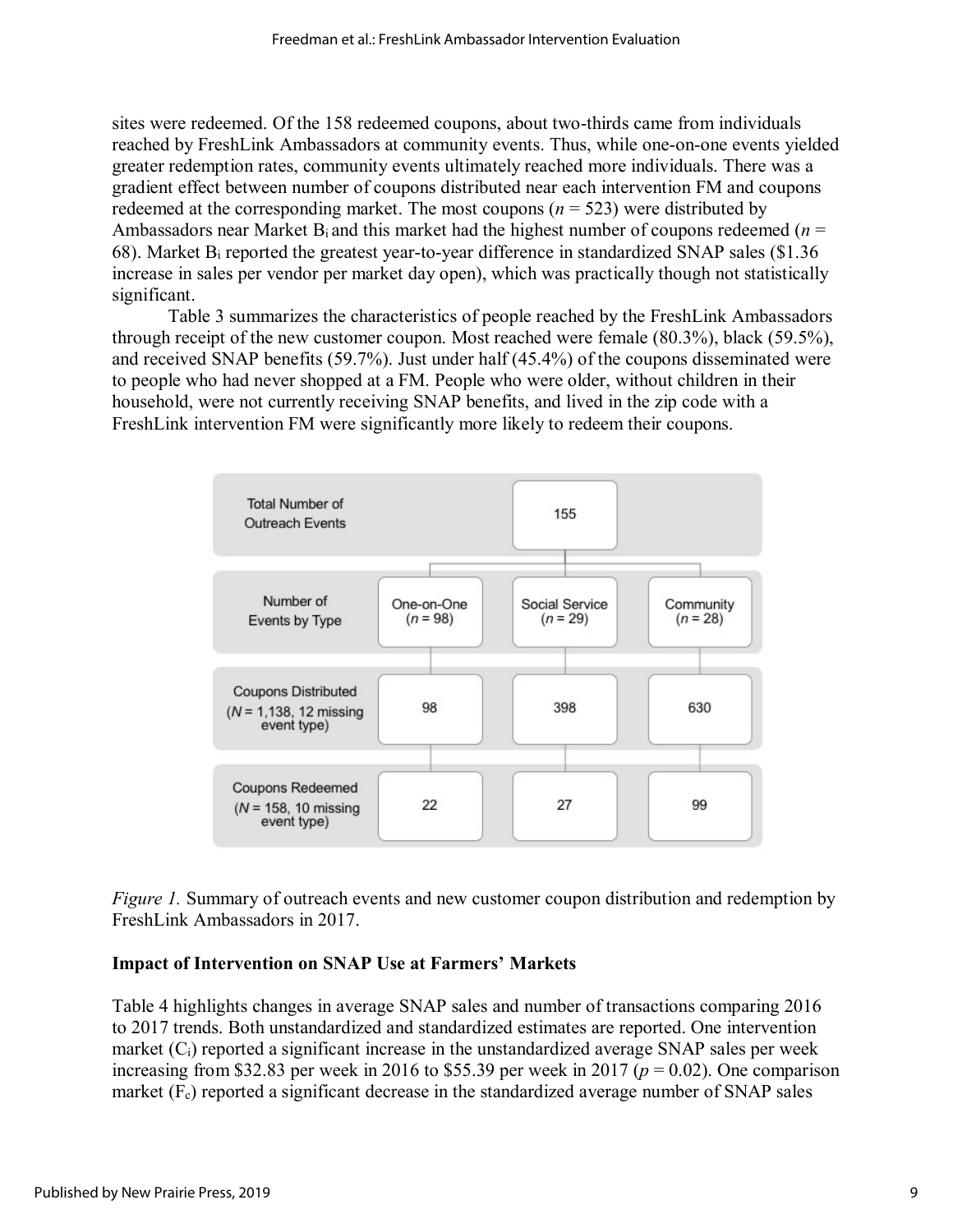|                                                               | Coupon         |             | Coupons Redeemed |                        |  |  |
|---------------------------------------------------------------|----------------|-------------|------------------|------------------------|--|--|
|                                                               | Distributed    | Yes         | N <sub>o</sub>   |                        |  |  |
| Variables                                                     | $(N = 1, 138)$ | $(n = 158)$ | $(n = 980)$      |                        |  |  |
|                                                               | $n(\%)$        | $n(\%)$     | $n(\%)$          | $P$ value <sup>b</sup> |  |  |
| <b>Sex</b>                                                    |                |             |                  |                        |  |  |
| Male                                                          | 196 (19.7)     | 28 (14.3)   | 168(85.7)        | .48                    |  |  |
| Female                                                        | 797 (80.3)     | 99 (12.4)   | 698 (87.6)       |                        |  |  |
| Age                                                           |                |             |                  |                        |  |  |
| Less than 18                                                  | 9(0.9)         | 0(0.0)      | 9(100.0)         |                        |  |  |
| 18-49                                                         | 560 (52.6)     | 45(8.0)     | 515 (92.0)       | < .001                 |  |  |
| $50+$                                                         | 495 (46.5)     | 88 (17.8)   | 407(82.2)        |                        |  |  |
| Race                                                          |                |             |                  |                        |  |  |
| White                                                         | 193 (17.8)     | 30(15.5)    | 163(84.5)        |                        |  |  |
| <b>Black</b>                                                  | 647 (59.5)     | 80 (12.4)   | 567 (87.6)       |                        |  |  |
| Hispanic/Latino                                               | 206 (19.0)     | 28 (13.6)   | 178 (86.4)       | .81                    |  |  |
| Other <sup>c</sup>                                            | 41 $(3.8)$     | 4(9.8)      | 37(90.2)         |                        |  |  |
| Ever Shopped at a FM                                          |                |             |                  |                        |  |  |
| Yes                                                           | 562 (54.6)     | 72(12.8)    | 490 (87.2)       |                        |  |  |
| No                                                            | 467 (45.4)     | 59 (12.6)   | 408 (87.4)       | .93                    |  |  |
| Children under 18 in the household                            |                |             |                  |                        |  |  |
| Yes                                                           | 569 (52.7)     | 41 $(7.2)$  | 528 (92.8)       |                        |  |  |
| N <sub>o</sub>                                                | 511 (47.3)     | 96 (18.8)   | 415 (81.2)       | < .001                 |  |  |
| <b>Currently Receiving SNAP Benefits</b>                      |                |             |                  |                        |  |  |
| Yes                                                           | 651 (59.7)     | 71(10.9)    | 580 (89.1)       |                        |  |  |
| N <sub>o</sub>                                                | 440 (40.3)     | 69 (15.7)   | 371 (84.3)       | .02                    |  |  |
| Living in Zip Code with a FreshLink<br><b>Intervention FM</b> |                |             |                  |                        |  |  |
| Yes                                                           | 316 (28.7)     | 61(19.3)    | 255(80.7)        |                        |  |  |
| N <sub>o</sub>                                                | 784 (71.3)     | 84 (10.7)   | 700 (89.3)       | < .001                 |  |  |

*Characteristics of People Receiving and Redeeming Farmers' Market Coupon Disseminated by FreshLink Ambassadors, 2017<sup>a</sup>*

*Note.* FM = Farmers' Market; SNAP = Supplemental Nutrition Assistance Program; Total number of cases for each variable varies due to missing values.

<sup>a</sup>Column percentages are presented for coupons distributed and row percentages are presented for coupons redeemed.

 ${}^{b}P$  values for differences in characteristics between coupons redeemed (yes versus no).<br>Cother category includes Asian, Native American, and multiple races

Other category includes Asian, Native American, and multiple races.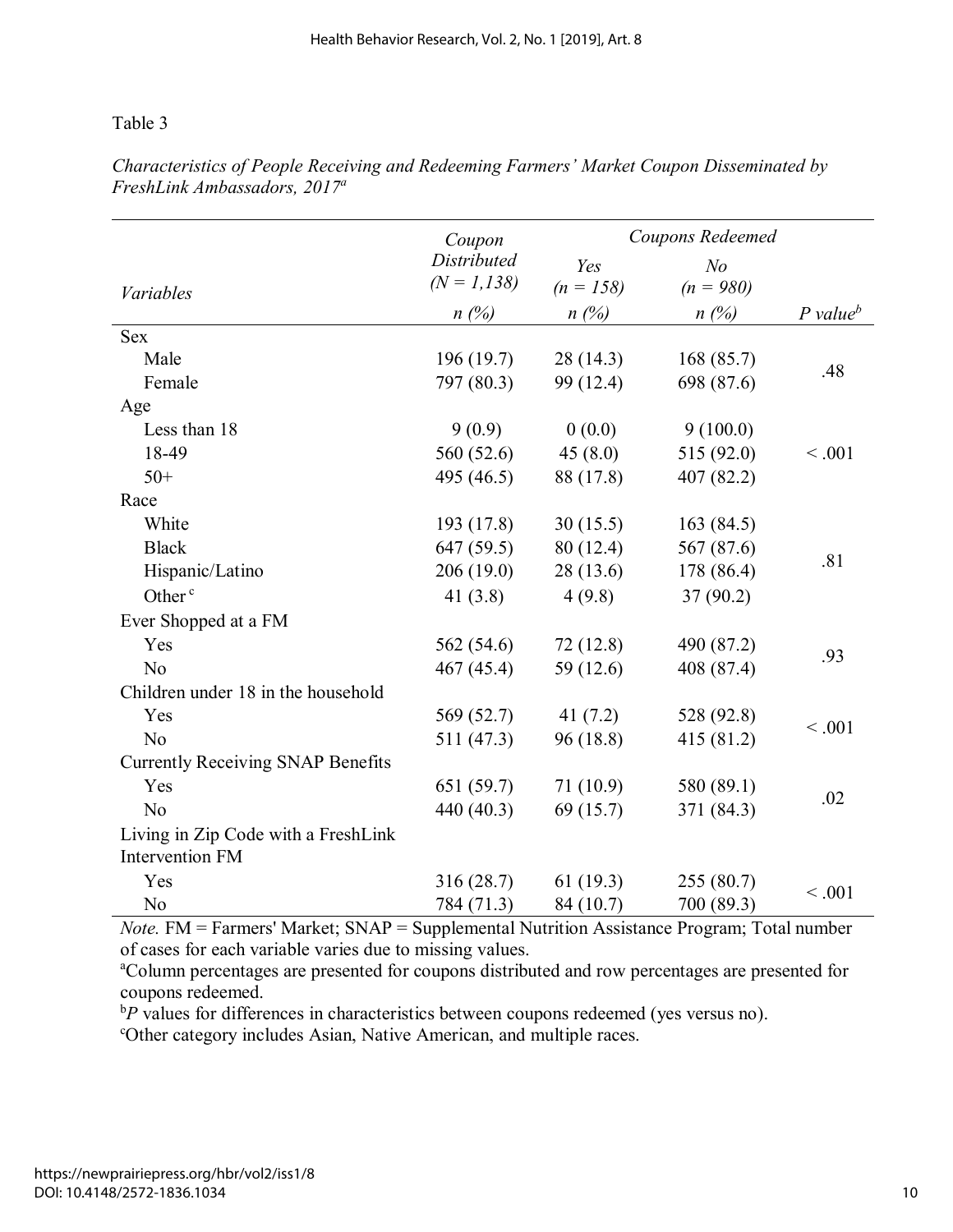*Changes in SNAP Transactions and Sales from 2016 to 2017 at FreshLink Ambassador Farmers' Markets versus Comparison Farmers' Markets.* 

|                           | Average SNAP Sales          |          |          |                            | Average Number of SNAP Transactions |       |       |                            |          |
|---------------------------|-----------------------------|----------|----------|----------------------------|-------------------------------------|-------|-------|----------------------------|----------|
| Market                    | Estimate                    | 2016     | 2017     | Year to Year<br>Difference | <i>p</i> -value                     | 2016  | 2017  | Year to Year<br>Difference | p- value |
| $A_i$                     | Unstandardized <sup>a</sup> | \$62.33  | \$45.11  | $-$17.22$                  | 0.17                                | 6.22  | 4.89  | $-1.33$                    | 0.29     |
|                           | Standardized <sup>b</sup>   | \$7.30   | \$7.29   | $-$ \$0.01                 | 1.00                                | 0.73  | 0.79  | 0.06                       | 0.70     |
| $B_i$                     | Unstandardized              | \$30.72  | \$33.79  | \$3.07                     | 0.59                                | 6.17  | 5.89  | $-0.28$                    | 0.77     |
|                           | Standardized                | \$10.27  | \$11.63  | \$1.36                     | 0.48                                | 2.06  | 2.01  | $-0.06$                    | 0.86     |
| Ci                        | Unstandardized              | \$32.83  | \$55.39  | \$22.56                    | 0.02                                | 2.61  | 4.67  | 2.06                       | 0.08     |
|                           | Standardized                | \$2.09   | \$2.91   | \$0.82                     | 0.18                                | 0.17  | 0.25  | 0.08                       | 0.08     |
|                           | Standardized                | \$6.55   | \$7.28   | \$0.73                     | 0.36                                | 0.99  | 1.02  | 0.03                       | 0.81     |
| <b>Intervention Total</b> |                             |          |          |                            |                                     |       |       |                            |          |
| $D_c$                     | Unstandardized              | \$229.72 | \$202.56 | $-$ \$27.17                | 0.51                                | 13.11 | 14.44 | 1.33                       | 0.40     |
|                           | Standardized                | \$3.39   | \$3.18   | $-$ \$0.21                 | 0.71                                | 0.20  | 0.23  | 0.03                       | 0.16     |
| $E_c$                     | Unstandardized              | \$195.83 | \$201.67 | \$5.83                     | 0.69                                | 17.83 | 17.50 | $-0.33$                    | 0.76     |
|                           | Standardized                | \$7.17   | \$8.44   | \$1.27                     | 0.07                                | 0.66  | 0.73  | 0.08                       | 0.18     |
| $F_c$                     | Unstandardized              | \$38.56  | \$53.67  | \$15.11                    | 0.33                                | 3.94  | 3.28  | $-0.67$                    | 0.36     |
|                           | Standardized                | \$1.65   | \$1.79   | \$0.14                     | 0.80                                | 0.17  | 0.11  | $-0.06$                    | 0.04     |
| $G_c$                     | Unstandardized              | \$9.89   | \$11.28  | \$1.39                     | 0.70                                | 1.06  | 1.00  | $-0.06$                    | 0.87     |
|                           | Standardized                | \$0.93   | \$1.49   | \$0.56                     | 0.22                                | 0.10  | 0.13  | 0.03                       | 0.44     |
| <b>Comparison Total</b>   | Standardized                | \$3.29   | \$3.73   | \$0.44                     | 0.12                                | 0.28  | 0.30  | 0.02                       | 0.31     |

a Unstandardized estimates represent average SNAP sales and transaction per week during the 18 week timeframe in 2016 and 2017. <sup>b</sup>Standardized estimates take into account heterogeneity of market size and duration. Standardized estimates represent SNAP sales and transactions per vendor per market day open during the 18 week timeframe in 2016 and 2017. For totals by group, only standardized values are reported due to heterogeneity of markets within each group. Bold indicates  $p < 0.05$ .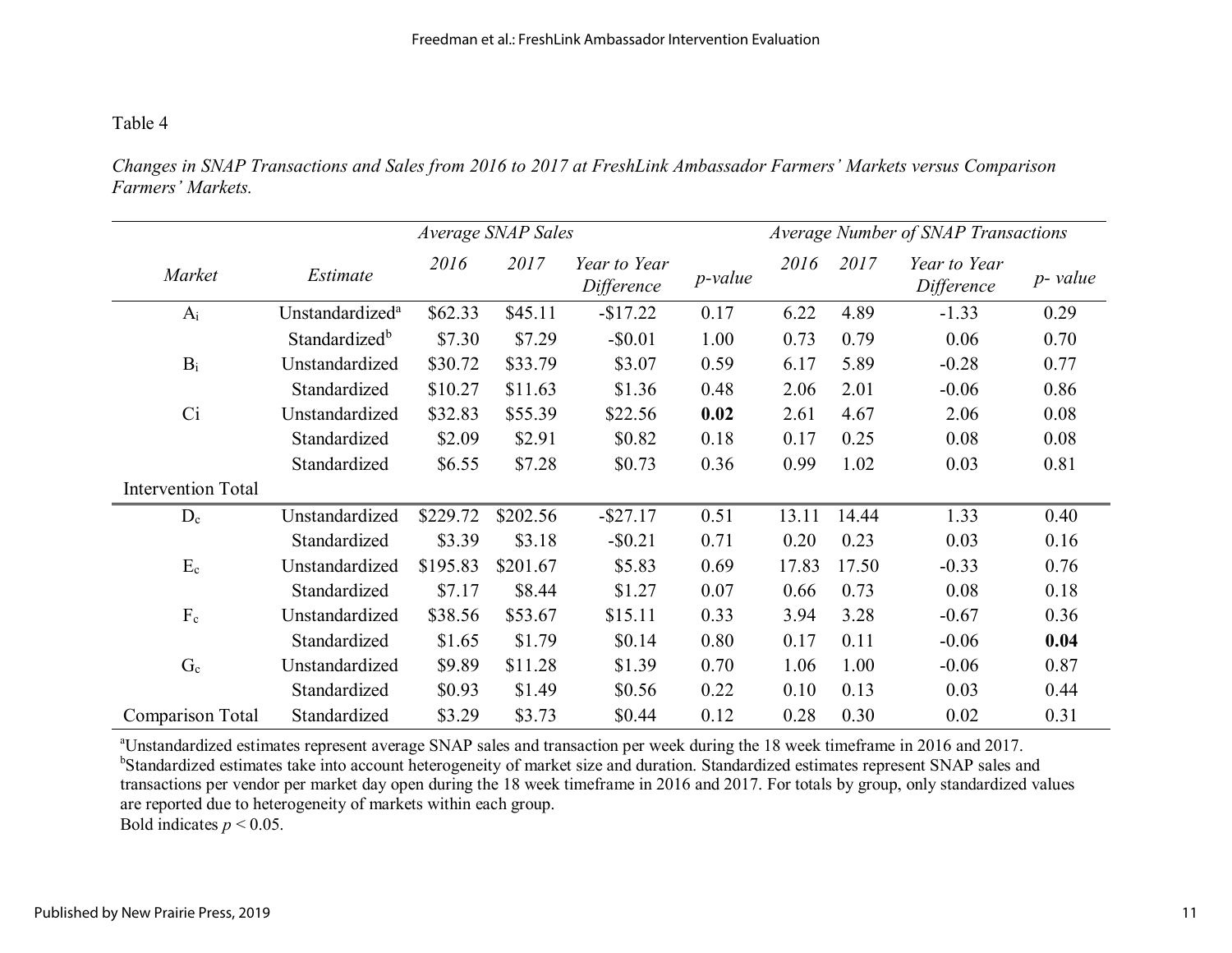per vendor per market day open, decreasing from 0.17 to 0.11 (*p* = 0.04). Overall, both intervention and comparison FMs increased SNAP sales and transactions over time. Intervention FMs versus comparison markets had higher year to year improvements in standardized SNAP sales (\$0.73 vs. \$0.44) and SNAP transactions (0.03 vs. 0.02). These changes were not statistically significant but may be practically significant in terms of FM operations. For the between-group comparisons, there were no statistically significant differences in changes in SNAP sales and SNAP transactions from 2016 and 2017.

#### **Discussion**

Results of the FreshLink Ambassador intervention provide evidence that community residents can be trained to conduct peer-to-peer outreach aimed at raising awareness about and promoting social connectedness to FMs located in neighborhoods with a high rate of residents receiving SNAP benefits. The FreshLink Ambassadors reached 1,138 people to disseminate information about FM locations, discuss barriers and benefits to FM use, and became a familiar contact at the intervention FMs. Building on social network theory, the true reach of the intervention is likely greater since each person interacting with a FreshLink Ambassador may have engaged in subsequent conversations about FMs. This intervention addressed a barrier found in prior research suggesting that SNAP benefit recipients are less likely to shop at a market if they were not aware of this neighborhood resource (Freedman et al., 2018; Freedman et al., 2016). Research also suggests food shopping is a social experience facilitated by connectedness to people in food procurement places (Cannuscio et al., 2014; Monteban et al., 2018). The FreshLink Ambassador intervention mobilized a peer-to-peer approach to address these barriers to FM use among people receiving SNAP benefits. Just under half of the people reached by the FreshLink Ambassadors had never shopped at a FM at the outreach intercept.

Two significant changes in SNAP use at FMs were found comparing within FM sales trends. One intervention FM experienced a significant increase in average SNAP sales per week resulting in a 69% improvement. One comparison FM experienced a significant decrease in the average number of SNAP transactions per vendor per day open resulting in a 35% decline. Although SNAP sales improved overall among both the intervention and comparison FMs, with higher levels of improvement in dollars of SNAP transacted per vendor per day open at the intervention FMs, these findings were not statistically significant. Findings should be interpreted within the context of SNAP trends in Ohio during the study timeframe. There was a 13% decline from 2016 to 2017 in the number of people receiving SNAP benefits in the county where the study occurred (Ohio Department of Job and Family Services, 2016, 2017). Thus, improvements in SNAP use at FMs in an overall declining SNAP context is a practically significant finding in this study.

The study has strengths and limitations. Community members served as researchers to promote trust and credibility, yet there is a risk of measurement bias by FreshLink Ambassadors and FM managers. Trainings, standardization of data collection, and quality control monitoring were used to reduce bias. While observers attended some of the outreach events, evaluation of the content of each interaction between an Ambassador and community member was not possible. Lack of information about why people did not use new customer coupons at a FM is another limitation. The use of a quasi-experimental design is a strength, however, given the realities of real-world implementation evaluation, there may be other factors influencing SNAP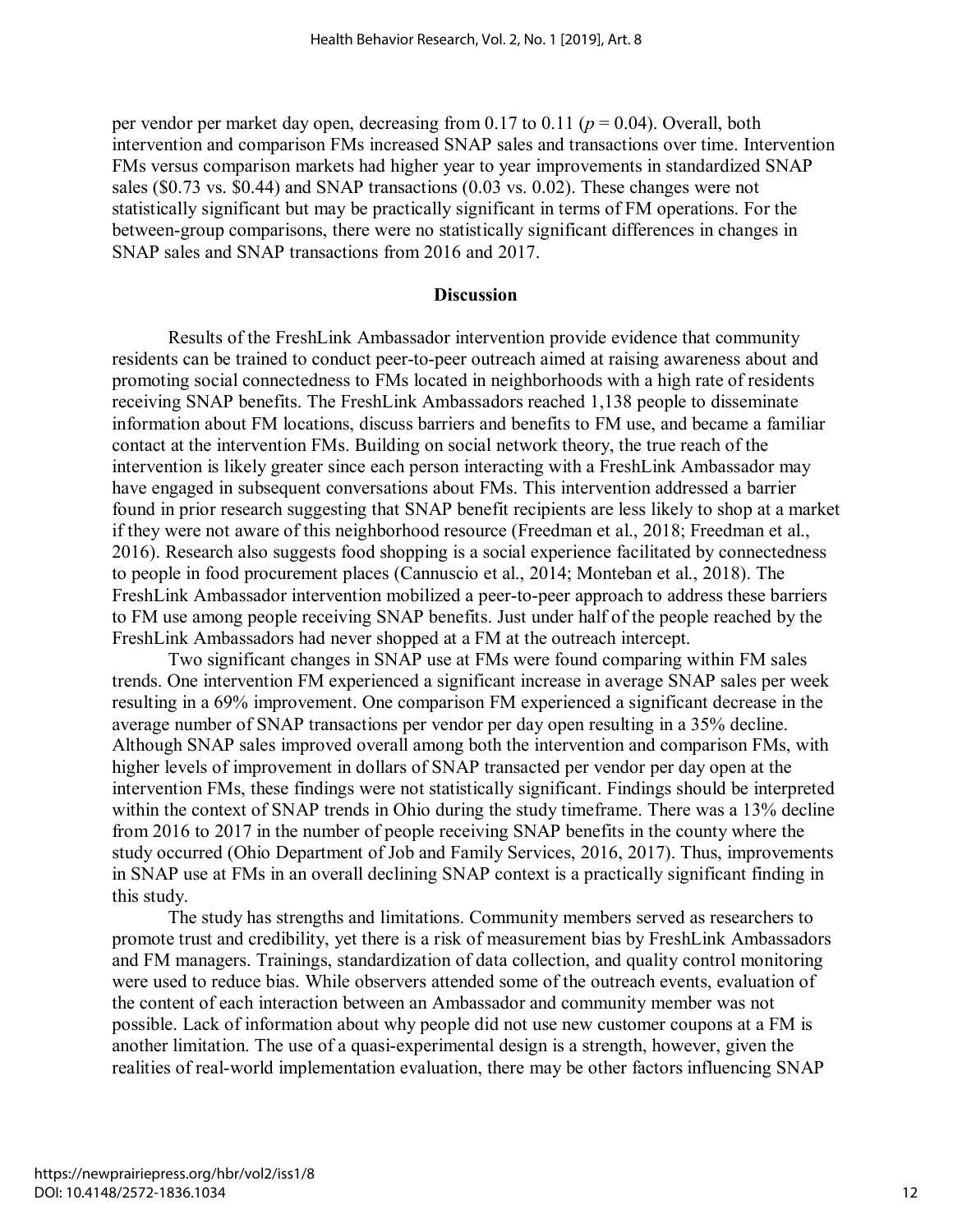sales trends that were not systematically measured. Not having a farm stand in the comparison group is another limitation.

#### **Implications for Health Behavior Theory**

Based on pilot testing that informed the FreshLink Ambassador approach and principles of community engagement, an inclusive outreach model was used with the goal of raising awareness about FMs among everyone living in the targeted high SNAP neighborhoods. FreshLink new customer coupons were disseminated to those receiving and not receiving SNAP benefits. Using this approach, almost two out of three of the people reached by the FreshLink Ambassadors had SNAP benefits. This suggests a whole neighborhood approach is an effective way to guide outreach planning within high SNAP neighborhoods. Diffusion theory implies shifting behavioral norms such as increasing FM use will require about 16% of the population (e.g., residents in high SNAP neighborhood) to adopt the behavior (e.g., FM use) (Rogers, 2003).

Among those who were reached by the FreshLink Ambassadors, about 14% redeemed their new customer coupon at one of the intervention FMs. Redemption rates were highest for coupons distributed via one-on-one events (22%) and lowest for those distributed at events at social services sites (7%). This aligns with social capital theory, which avows stronger social ties exhibited in a one-on-one interaction may be more trustworthy and thus more likely to translate into action (Granovetter, 1973). The overall redemption rate was higher than the national average for coupon redemption  $(1\%)$  indicating the "product" and "price" promoted by FreshLink Ambassadors were considered advantageous (Jones, Steward-Streng, Davenport, & Rogers, 2016). In contrast, most coupon distribution approaches use passive methods for dissemination with instantly redeemable coupons having the highest redemption rates (18%) while freestanding inserts have the lowest (0.4%) (Jones et al., 2016).

Theories informing this study organized within the "four P's" of social marketing provide justification for higher coupon redemption rates within the FreshLink study (Lefebvre & Flora, 1988). The active dissemination approach by Ambassadors focused on messaging about how the "product" of a farmers' market was compatible with existing food habits. Use of indigenous leaders serving as messengers addressed the importance of integrating into the intervention approach the "people" and "places" that may be more trusted and credible than outsiders. Finally, use of tailored messages by Ambassadors to reach different populations allowed for audience segmented "promotion" based on unique barriers and facilitators of FM use. Furthermore, the value of the FreshLink coupon was about five times higher than the national average for food-related coupons (\$5.00 versus \$1.11, respectively), which relates to the "price" aspect of social marketing (Jones et al., 2016). Future research is needed to examine whether instantly redeemable or differently valued coupons available at FMs may be an additional benefit to promote FM shopping behaviors. As other interventions seek to integrate coupons as a strategy for promoting health-seeking behaviors such as FM use, it will be important to explore emerging methods for distribution (i.e., digital coupons) that enable location-based dissemination (Pandey & Maheshwari, 2017).

FreshLink coupon redemption was significantly higher for people who were 50 years of age or older, without children in the household, not currently receiving SNAP benefits, and living in the zip code where a FreshLink FM was located. These findings corroborate prior research, which has found that FM shoppers tend to be older and only a small proportion of SNAP recipients choose to shop at FMs (Freedman et al., 2016; U.S. Department of Agriculture,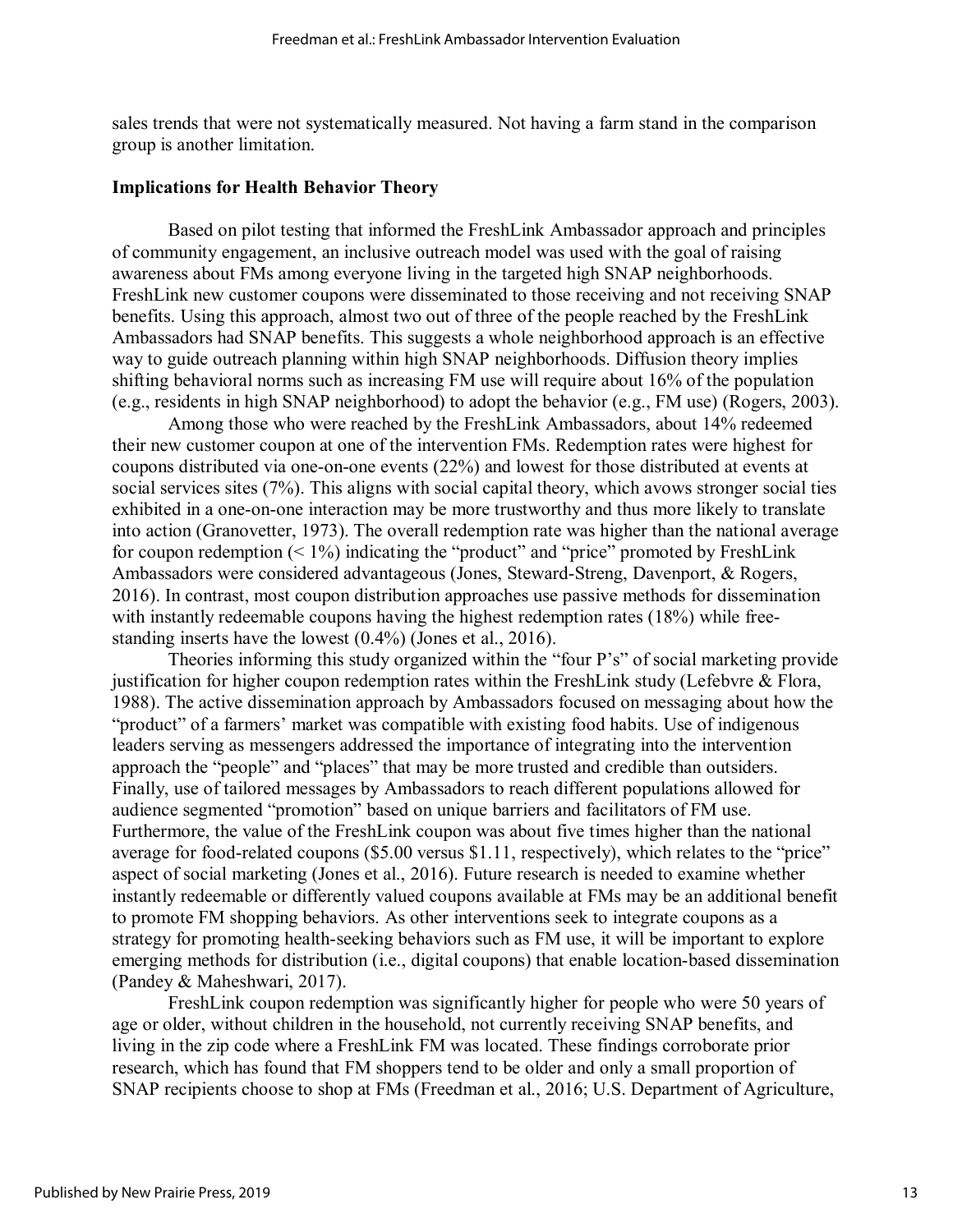2018). While most outreach by the FreshLink Ambassadors occurred within one mile of the intervention FMs, outreach conducted at the social services sites resulted in connections made with people living in a broader geographic area. Individuals living outside of the intervention zip codes had additional barriers to accessing the intervention FMs that may be exacerbated by transportation constraints. Finally, findings suggest additional efforts, beyond the initial scope of the FreshLink Ambassador model, may be needed to support FM use among families with children juggling multiple demands (i.e., constrained free time) that limit capacity to integrate FM use into food shopping routines.

### **Conclusion**

This study provides evidence that implementation of the peer-to-peer outreach approach was feasible and redemption of new customer coupons disseminated by FreshLink Ambassadors exceeded industry trends for coupon redemption. While intervention FMs improved SNAP sales at greater levels compared to comparison FMs, the results were not statistically significant but may be practically significant in terms of FM operations. Future research is warranted to evaluate different strategies intended to promote social access to FMs as a part of a broader agenda to advance health equity.

### **Acknowledgments**

This publication is a product of a Health Promotion and Disease Prevention Research Center supported by Cooperative Agreement Number 1U48DP005030 from the Centers for Disease Control and Prevention. The findings and conclusions in this publication are those of the authors and do not necessarily represent the official position of the Centers for Disease Control and Prevention. The Centers for Disease Control and Prevention had no role in the design, analysis, or writing of this article. We are grateful to the FreshLink Partner and Investigator Team, Prevention Research Center for Healthy Neighborhoods Network of Community Advisors, the participating farmers' markets and community organizations, and the FreshLink Ambassadors for their advisement and support with this study. We thank the reviewers for their thoughtful feedback on this manuscript.

### **References**

- Braveman, P. A., Cubbin, C., Egerter, S., Williams, D. R., & Pamuk, E. (2010). Socioeconomic disparities in health in the United States: What the patterns tell us. *American Journal of Public Health, 100*(Suppl 1), S186-S196.<https://doi.org/10.2105/AJPH.2009.166082>
- Cannuscio, C. C., Hillier, A., Karpyn, A., & Glanz, K. (2014). The social dynamics of healthy food shopping and store choice in an urban environment. *Social Science and Medicine, 122*, 13-20.<https://doi.org/10.1016/j.socscimed.2014.10.005>
- Caspi, C. E., Sorensen, G., Subramanian, S. V., & Kawachi, I. (2012). The local food environment and diet: A systematic review. *Health & Place, 18*(5), 1172-1187. <https://doi.org/10.1016/j.healthplace.2012.05.006>
- Centers for Disease Control and Prevention. (2009). *State indicator report on fruits and vegetables, 2009: National action guide*. Retrieved from <https://www.cdc.gov/nutrition/downloads/StateIndicatorReport2009.pdf>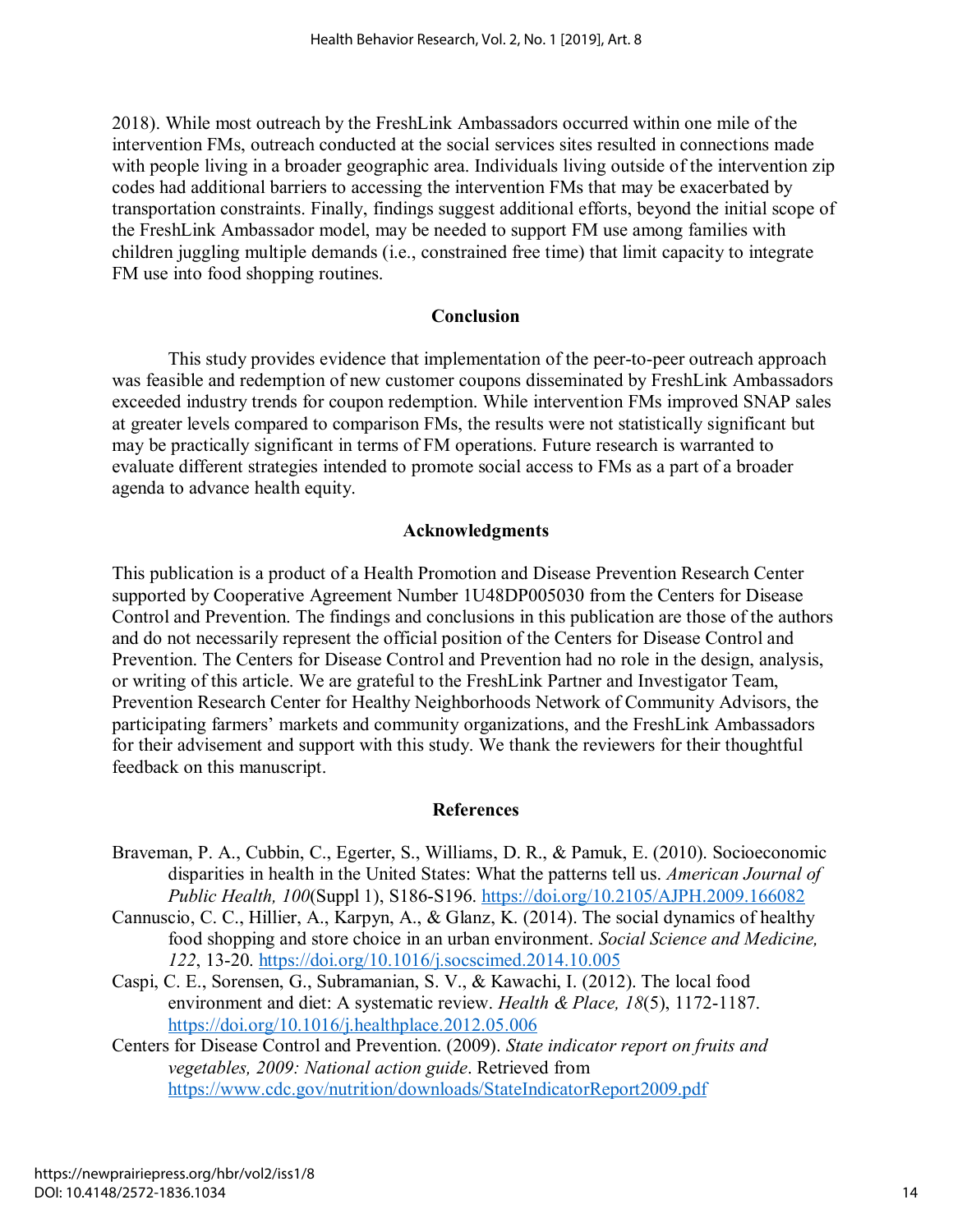- Centers for Disease Control and Prevention. (2013). *Winnable battles final report*. Retrieved from<https://www.cdc.gov/winnablebattles/report/docs/winnable-battles-final-report.pdf>
- Earp, J. A., Eng, E., O'Malley, M. S., Altpeter, M., Rauscher, G., Mayne, L., . . . Qaqish, B. (2002). Increasing use of mammography among older, rural African American women: Results from a community trial. *American Journal of Public Health, 92*(4), 646-654.
- Freedman, D. A., Blake, C. E., & Liese, A. D. (2013). Developing a multicomponent model of nutritious food access and related implications for community and policy practice. *Journal of Community Practice, 21*(4), 379-409. <https://doi.org/10.1080/10705422.2013.842197>
- Freedman, D. A., Flocke, S., Shon, E.-J., Matlack, K., Trapl, E., Ohri-Vachaspati, P., . . . Borawski, E. (2017). Farmers' market use patterns among Supplemental Nutrition Assistance Program recipients with high access to farmers' markets. *Journal of Nutrition Education and Behavior, 49*(5), 397-404.e1.<https://doi.org/10.1016/j.jneb.2017.01.007>
- Freedman, D. A., Hunt, A. R., Merritt, K., Shon, E., & Pike, S. N. (2017). Dissemination of technology to evaluate healthy food incentive programs. *American Journal of Preventive Medicine, 52*(3Suppl3), S309-S314.<https://doi.org/10.1016/j.amepre.2016.08.036>
- Freedman, D. A., Lee, E., Ohri-Vachaspati, P., Trapl, E., Borawski, E., Bess, K., & Flocke, S. (2018). Predictors of farmers' market shopping among people receiving Supplemental Nutrition Assistance Program benefits. *American Journal of Community Psychology*, *61*(3-4).<https://doi.org/10.1002/ajcp.12245>
- Freedman, D. A., Vaudrin, N., Schneider, C., Trapl, E., Ohri-Vachaspati, P., Taggart, M., . . . Flocke, S. (2016). Systematic review of factors influencing farmers' market use overall and among low-income populations. *Journal of the Academy of Nutrition and Dietetics, 116*(7), 1136-1155.<https://doi.org/10.1016/j.jand.2016.02.010>
- Granovetter, M. S. (1973). The strength of weak ties. *American Journal of Sociology, 78*(6), 1360-1380.
- Hays, R. B., Rebchook, G. M., & Kegeles, S. M. (2003). The Mpowerment Project: Communitybuilding with young gay and bisexual men to prevent HIV. *American Journal of Community Psychology, 31*(3-4), 301-312.<https://doi.org/10.1023/A:1023966905973>
- Jones, S., Steward-Streng, N., Davenport, M., & Rogers, D. (2016, April). *Promotion industry trends: A year in review.* Paper presented at the 2016 Inmar Analytics Forum, Winston-Salem, SC.
- Kegeles, S. M., Hays, R. B., & Coates, T. J. (1996). The Mpowerment Project: A communitylevel HIV prevention intervention for young gay men. *American Journal of Public Health, 86*(8), 1129-1136. [https://doi.org/10.2105/AJPH.86.8\\_Pt\\_1.1129](https://doi.org/10.2105/AJPH.86.8_Pt_1.1129)
- Kelly, J. A., St. Lawrence, J. S., Diaz, Y. E., Stevenson, L. Y., Hauth, A. C., Brasfield, T. L., . . . Andrew, M. E. (1991). HIV risk behavior reduction following intervention with key opinion leaders of population: An experimental analysis. *American Journal of Public Health, 81*(2), 168-171.<https://doi.org/10.2105/AJPH.81.2.168>
- Lefebvre, R. C., & Flora, J. A. (1988). Social marketing and public health intervention. *Health Education & Behavior, 15*(3), 299-315.<https://doi.org/10.1177/109019818801500305>
- Li, J., Weeks, M. R., Borgatti, S. P., Clair, S., & Dickson-Gomez, J. (2012). A social network approach to demonstrate the diffusion and change process of intervention from peer health advocates to the drug using community. *Substance Use and Misuse, 47*(5), 474- 490.<https://doi.org/10.3109/10826084.2012.644097>